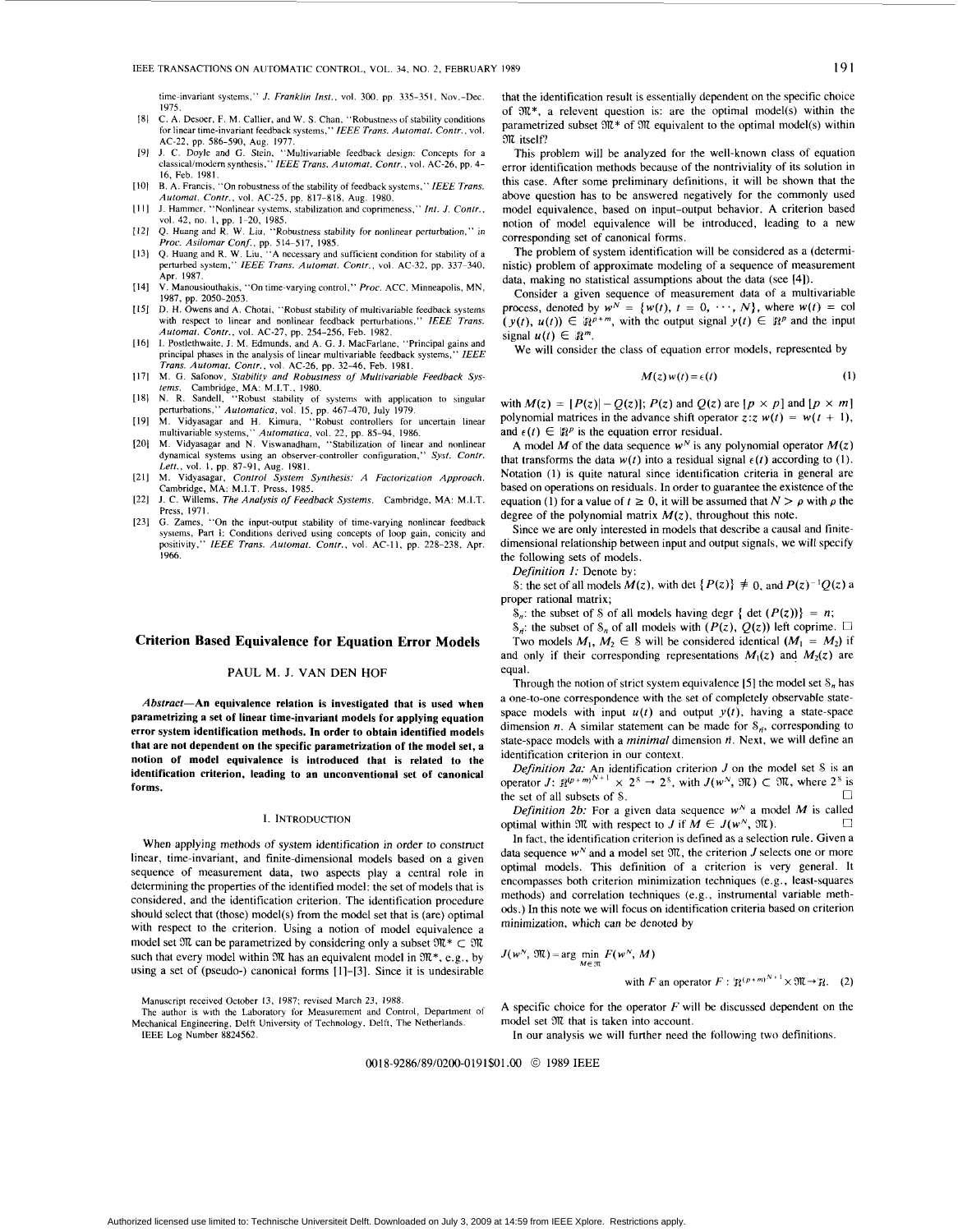*Definition 3:* Two models  $M_1, M_2 \in S_n$  are called *I/O* equivalent, noted  $M_1 \stackrel{\text{10}}{\sim} M_2$ , if  $P_1(z)^{-1}Q_1(z) = P_2(z)^{-1}Q_2(z)$ .  $\square$ <br>*Definition 4:* Two model sets  $\mathfrak{M}_1$  and  $\mathfrak{M}_2$  are called *I/O* equivalent, denoted  $M_1 \stackrel{lQ}{\sim} M_2$ , if  $P_1(z)^{-1}Q_1(z) = P_2(z)^{-1}Q_2(z)$ .

denoted  $\mathfrak{M}_1 \stackrel{IQ}{\sim} \mathfrak{M}_2$  if for all models in either of the two model sets there U exists an *I/O* equivalent model in the other set.

We will make use of the following notations: col  $(y(t), u(t)) = [y(t)]^T$  $u(t)$ <sup>T</sup>;  $\Gamma_c(M)$  is the leading column coefficient matrix of  $P(z)$  of a given model  $M(z)$ ;  $S_n(\Gamma)$  is the subset of  $S_n$  of all models  $M(z)$  with  $\Gamma_c(M) = \Gamma$ ;  $S_n^c$  is the union of sets  $S_n(\Gamma)$  with nonsingular  $\Gamma$ .

# **11.** PARAMETRIZATIONS BASED ON *I/o* EQUIVALENCE

Constructing uniquely identifiable parametrizations for the set of models  $S_n$  has received considerable attention in literature, both in terms of state-space models and input-output models; see, e.g., [I]-[3]. A number of parametrizations based on canonical or so-called overlapping forms, using the notion of *I/O* equivalence, has been proposed. **All** of these parametrizations select—in different ways—model sets  $\mathfrak{I}_n \subset \mathfrak{S}_n(I)$ such that  $\mathfrak{I}_n \stackrel{IO}{\sim} \mathfrak{S}_n$ . In the accompanying identification algorithms  $\mathfrak{I}_n$  is then viewed as a representative for the model set  $S_{\vec{n}}$ . See [6] and [7] for a comparative overview of these parametrizations.

Now let us consider the following problem. Given a data sequence  $w^N$ . an identification criterion *J*, and two  $I/O$  equivalent model sets  $\mathfrak{M}_1$  <sup>10</sup>  $\mathfrak{M}_2$ , will  $J(w^N, \mathfrak{M}_1)$  and  $J(w^N, \mathfrak{M}_2)$  be  $I/O$  equivalent?

In other words, will the solution of an identification problem be invariant under *I/O* equivalence transformations **on** the model set? We must first specify an identification criterion *J* before answering this question.

The well-known least-squares **(LS)** criterion leads to a criterion *J*  according to (2) and a criterion function

$$
F(w^N, M) = \frac{1}{N+1-\rho} \sum_{t=0}^{N-\rho} \epsilon^T(t) \epsilon(t).
$$
 (3)

Notice that this criterion, which is commonly applied on  $S_n(I)$ , is not appropriate for the model set  $S_n$ ; it would lead to a situation in which  $J(w^N, \mathfrak{M})$  is empty for any generic data sequence  $w^N$ , since  $F(w^N, M)$  $\rightarrow$  0 for  $M(z)$   $\rightarrow$  0. A natural generalization of this LS criterion function (3) can be defined by

$$
F(w^N, M) = \frac{1}{N+1-\rho} \sum_{t=0}^{N-\rho} \epsilon^T(t) \Gamma_c(M)^{-T} \Gamma_c(M)^{-1} \epsilon(t).
$$
 (4)

This criterion **(4)** equals the standard **LS** criterion **(3) on** the model set  $\mathcal{S}_n(I)$  and extends it in a straightforward way to the model set  $\mathcal{S}_n^c$ . In fact, application of (4) to a model  $M \in \mathcal{S}_n^c$  amounts to first premultiplying  $M(z)$  by  $\Gamma_c(M)^{-1}$  and then calculating (3).

We can now state the following conjecture with respect to the question raised above.

*Conjecture 1:* Given a data sequence  $w^N$ , the least-squares identification criterion *J*, as defined by (2) and (4), and two model sets  $\mathfrak{M}_1$ ,  $\mathfrak{M}_2 \subset$  $S_{n}^{c}$ , then  $\mathfrak{M}_{1} \stackrel{IQ}{\sim} \mathfrak{M}_{2}$  does not imply that  $J(w^{N}, \mathfrak{M}_{1}) \stackrel{IQ}{\sim} J(w^{N}, \mathfrak{M}_{2})$ .

The conjecture can be made plausible by considering the following. *I/*  O equivalence on  $S_f^c$  is known to be represented by a premultiplication of a model  $M(z)$  by a unimodular matrix. This does not change the inputoutput transfer function  $P(z)^{-1}Q(z)$  nor the value of degr { det  $(P(z))$ }. However, if we consider two  $I/O$  equivalent models  $M_1$  and  $M_2$ , with  $M_2(z) = U(z)M_1(z)$  and  $U(z)$  unimodular, then consequently  $\epsilon_2(t)$  =  $U(z)\epsilon_1(t)$ . Since premultiplication by a unimodular polynomial matrix  $U(z)$  influences the dynamics of the residual, application of the criterion *J* will generally lead to different optimal models, depending on the residual used. In situations in which  $\epsilon_1(t)$  is an independent white noise sequenceoften denoted by the expression the system is in the model set-the residual  $\epsilon_2(t)$  of the  $I/O$  equivalent model will generally not be white.

The conjecture has far-reaching consequences for the application of a least-squares equation error identification method to the unique identifi-East-squares equation error identification method to the unique identified<br>ble parametrizations, as mentioned in the beginning of this section.<br>When using a set of canonical forms generating a model set  $3<sub>n</sub> = 13$ . with the subsets  $\mathfrak{I}_{n,i}$  disjoint and  $\mathfrak{I}_n \subset \mathfrak{S}_n(I)$ , as a representative for the model set  $S_{n}$  (see, e.g., [1]), the identification result will be dependent on the specific choice of the set  $\mathfrak{I}_n$ , thus the use of different sets of canonical forms for one model set will lead to models with different dynamic

properties! **In** [8] an illustrative simulation example is presented that shows the consequence of this phenomenon. When using so-called overlapping forms  $\mathfrak{I}_{\vec{n}}^* = \bigcup_i \mathfrak{I}_{\vec{n},i}^*$  with  $\mathfrak{I}_{\vec{n}}^* \subset \mathcal{S}_{\vec{n}}(I)$  (e.g., see [2], [3], and [9]), the identification results will be dependent **on** the specific set of structure indexes chosen (the specific  $\mathfrak{I}_{n}^{*}$ ), although each  $\mathfrak{I}_{n}^{*}$  is generic in  $S_n(I)$  in terms of *I/O* equivalence. Results in [7] and  $\tilde{10}$ ] present evidence for this effect by showing that properties of identified equation error models are dependent on the set of structure indexes chosen.

## 111. CRITERION BASED EQUIVALENCE

In order to create a situation where equivalence of two model sets guarantees equivalence of the corresponding identified models, a notion of model equivalence will have to be introduced that is related to the identification criterion J. Before we come to a formal definition, consider identification criterion *J*. Before we come to a formal definition, consider a data sequence  $w^N$ , a model set  $\mathfrak{M}$ , a criterion *J*, and two elements  $M_1$ ,  $M_2 \in J(w^N, \mathfrak{M})$ . Now the following two situations can be distinguished.

1) *MI* and *M2* are both optimal models for *this specific data sequence*   $w<sup>N</sup>$  with respect to *J*, but they are essentially different models, e.g., with different transfer function matrices  $P_1(z)^{-1}Q_1(z)$  and  $P_2(z)^{-1}Q_2(z)$ .

2)  $M_1$  and  $M_2$  are optimal models with respect to J, not only for this  $w^N$ but for *any data sequence* for which one of the two is optimal.

Note that situation **1)** is caused by a property of the data sequence, while situation 2) is caused by a property of the models. **In** the latter situation the criterion  $J$  cannot distinguish between one of the models  $M_1$ and *M2,* irrespective of the data sequence. This leads to the introduction of a criterion based model equivalence.

*Definition 5:* Two models  $M_1$  and  $M_2$  of a model set  $M$  are  $J$ -Definition 5: Two models  $M_1$  and  $M_2$  of a model set  $\mathfrak{M}$  are *J*-<br>equivalent, denoted  $M_1 \stackrel{J}{\sim} M_2$ , if  $M_1 \in J(w^N, \mathfrak{M}) \leftrightarrow M_2 \in J(w^N, \mathfrak{M})$ , for all possible data sequences  $w^N$ .

This definition states that if one of two equivalent models is optimal for a data sequence  $w^N$ , then automatically the other model is optimal too. Since the relation as defined above is reflexive, symmetric and transitive, it is an equivalence relation on  $\mathfrak{M}.$ 

Similar to the situation of  $I/O$  equivalence we define  $J$ -equivalent model sets.

*Definition 6:* Two model sets  $\mathfrak{M}_1$ ,  $\mathfrak{M}_2 \subset \mathfrak{M}$  are called *J*-equivalent, denoted  $\mathfrak{M}_1 \stackrel{j}{\sim} M_2$  if for all models in either of the two model sets there *0*  exists a J-equivalent model in the other set.

We can immediately state the following result.

*Proposition 1:* Given a data sequence  $w^N$ , an identification criterion  $J(w^N, \mathfrak{M})$  and two model sets  $\mathfrak{M}_1, \mathfrak{M}_2 \subset \mathfrak{M}$ , then  $\mathfrak{M}_1 \stackrel{J}{\sim} \mathfrak{M}_2 \Rightarrow J(w^N, \mathfrak{M}_1) \stackrel{J}{\sim} J(w^N, \mathfrak{M}_2)$ .  $\mathfrak{M}_1$ )  $\stackrel{J}{\sim} J(w^N, \mathfrak{M}_2)$ .

*Proof:* By directly applying the definitions:  $M_1 \in J(w^N, \mathfrak{M}_1)$  $M_1 \in J(w^N, \mathfrak{M}_1 \cup \mathfrak{M}_2) \Rightarrow (\exists M_2 \in \mathfrak{M}_2 | M_1 \stackrel{J}{\sim} M_2 \text{ and } M_2 \in J(w^N,$  $\mathfrak{M}_1 \cup \mathfrak{M}_2$ ))  $\Rightarrow M_2 \in J(w^N, \mathfrak{M}_2)$  and vice versa.

Consequently, when using the notion of J-equivalence for the parametrization of model sets, the identification result will be determined in terms of J-equivalence classes, and will not be dependent on the specific parametrization chosen. We will now specify this criterion based equivalence for the **LS** identification criterion discussed in Section 11.

*Theorem 1:* Consider the identification criterion

$$
J_{LS}(w^N, S_n^c) = \arg\min_{M \in S_n^c} F_{LS}(w^N, M)
$$
 (5)

with the least-squares criterion function defined on  $S_n^c$ 

$$
F_{LS}(w^N, M) = \frac{1}{N+1-\rho} \sum_{t=0}^{N-\rho} \epsilon^T(t) \Gamma_c(M)^{-T} \Gamma_c(M)^{-1} \epsilon(t).
$$
 (6)

Then two models  $M_1$ ,  $M_2 \in \mathcal{S}_n^c$  are  $J_{LS}$ -equivalent if and only if there exists a nonsingular constant matrix U such that  $M_1(z) = U M_2(z)$ .  $\Box$ 

*0*  Two more or less immediate results of this theorem are reflected in the *Proof:* The proof **is** added in the Appendix.

following corollary. *Corollary 1:* For the LS identification criterion (5), (6), defined on  $S_n^c$ ,

the following expressions for two models  $M_1, M_2 \in \mathcal{S}_n^c$  are equivalent. a)  $M_1 \stackrel{J}{\sim} M_2$ .

b)  $F_{LS}(w^N, M_1) = F_{LS}(w^N, M_2)$  for arbitrary data sequences  $w^N$ .